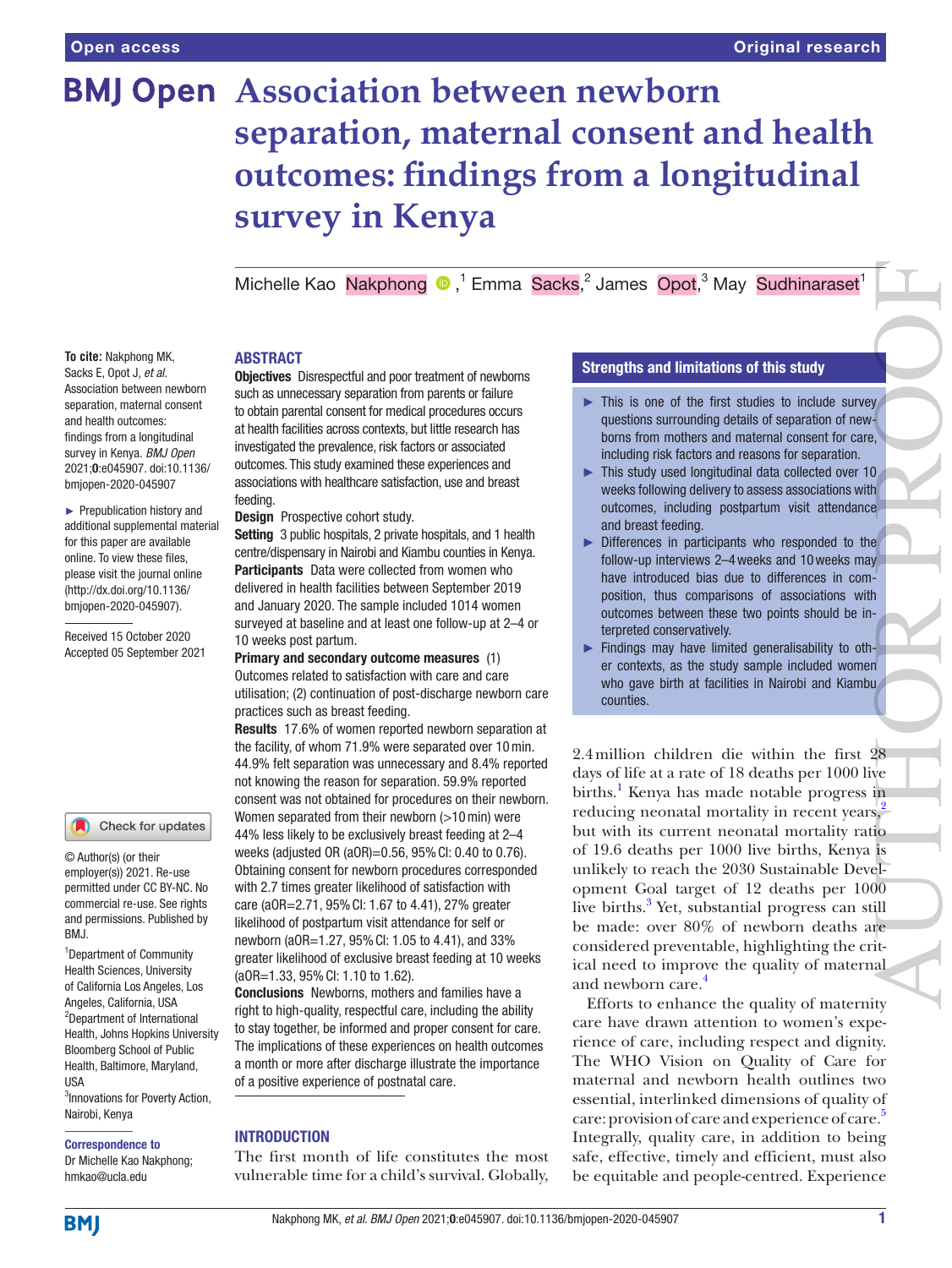of care includes effective communication, respectful and dignified treatment, and access to emotional support. Evidence indicates that across contexts, many women experience mistreatment and abuse, $6-11$  and lack access to the support person(s) of their choice during labour and delivery.<sup>[12–14](#page-11-6)</sup> Negative experiences of care not only contribute to dissatisfaction with care, $15-17$  but may deter women from seeking future health services.<sup>18–22</sup> However, the corresponding elements of quality newborn care and the health impact of these experiences have been under-researched.

WHO recommendations for newborn care include skinto-skin care, early and exclusive breast feeding, thermal and umbilical care, delayed bathing and maintaining the newborn with family as much as possible. $23$  These practices are especially important for preterm and low birthweight infants, who are more vulnerable to mortality and morbidity. It is also recommended that families receive breastfeeding support, counselling on danger signs, and examinations of the infant and cord before discharge. Communication, consent and respect for autonomy are important components of a positive experience of care. But, efforts to improve the quality of newborn care have often focused on provision of care with low or no priority on experience of care.[24](#page-12-2) Research on experiences of newborn care (parental consent for procedures or examinations, mistreatment and neglect, and separating infants from mothers or caregivers when not medically necessary) represents a notable gap in literature. AUTHOR PROPERTY AND THE CALL OF THE CALL OF THE CALL OF THE CALL OF THE CALL OF THE CALL OF THE CALL OF THE CALL OF THE CALL OF THE CALL OF THE CALL OF THE CALL OF THE CALL OF THE CALL OF THE CALL OF THE CALL OF THE CALL O

Evidence indicates that despite newborns' inability to exercise autonomy or use words to express their needs, positive experiences of care centre around their relationship and connection with their mothers and caregivers. A strong mother–infant relationship forms the foundation for infant health and development, and the period after birth is especially important. $^{25}$  Immediately following birth, infants display highly specialised attachment and bonding behaviour towards their mothers, $26\frac{27}{12}$  and sensory connections with mothers form a strong basis for the regulation of their physiological systems.<sup>28</sup> For example, research on skin-to-skin contact (SSC) after birth has shown that early sensory connections improve many physical, psychological and care outcomes, such as maintenance of newborn temperature, $29$  stable respiratory and cardiac function, $30$  organisation of sleep cycles, $31$  development of neurophysiological systems $\frac{32}{32}$  and reducing newborn stress.<sup>29 34</sup> In contrast, separation of mothers and infants hinders attachment, and induces stress and behaviours that alter physiological processes resulting in an altered developmental trajectory.[28 35](#page-12-5)

This highlights newborns' needs to effectively bond with family, receive attentive care, and be kept warm and treated gently. Sensory cues from infants–suckling, sight, smell, sounds–also stimulate maternal neurobiological processes which subsequently affect maternal mental health and caregiving. $36-38$  Evidence also suggests that the benefits of early bonding likely extend to other

caregivers as well, such as fathers, with implications for future involvement in care.<sup>[39](#page-12-11)</sup>

Fostering the mother–infant bond after birth also has profound implications for early and long-term breast feeding. Mother–infant interactions stimulate maternal milk production and prepare infants to breast feed by downregulating the neuroendocrine stress response and activating blood glucose regulation.<sup>40 41</sup> The evidence of a link between close maternal–infant contact and breast feeding is compelling: mother–infant pairs who engaged in SSC after birth were more likely to adequately suckle during their first feed, continue breast feeding after 1–4 months post-birth, score higher on suckling competence, and breast feed exclusively and for longer duration when compared with those without SSC. $^{29\frac{42}{12}}$  This underscores the need to foster mother–infant interactions and minimise unnecessary interventions in maternity care.

Lack of information and informed consent has been cited as a factor contributing to traumatic experiences and dissatisfaction in maternity care.[43–45](#page-12-13) Lack of consent for women's care is regarded as an essential component of respectful care, but consent for procedures performed on newborns has rarely been studied. Because infants are completely dependent on their caregivers, they are essential advocates to ensure safe and gentle medical care. Parents (or designated legal guardians) should be the decision-makers regarding their infants' care, and it is likely that women and families value the ability to make informed decisions and advocate for their newborns' care.

There are indications that poor treatment of newborns in facility-based maternity care occurs, including preliminary documentation of prevalence of certain types of occurrences. Recent literature has brought attention to the prevalence of practices such as unnecessary separation of newborns from mothers, neglect (absence of care) and non-consent for procedures.<sup>7</sup> <sup>10</sup> <sup>46</sup> However, these experiences have seldom been examined as primary indicators and available information has emerged from secondary data from other studies. A multicountry African study on treatment of women included observations of newborns in the first 2hours after birth and found that over half of newborns were separated from their mothers within the first 2hours, with higher prevalence among single and less educated women.<sup>47</sup> However, while some studies have documented high prevalence of these experiences and inequities in care, it remains unclear how they are associated with other measures of quality care or outcomes (eg, positive experiences of care, health behaviours or health outcomes). Moreover, evidence suggests that person-centred maternity care is consequential for newborn health. One recent study in Kenya found that women's poor experiences of care were associated with increased report of newborn complications and lower likelihood of attending future medical visits.<sup>[48](#page-12-15)</sup> To our knowledge, no previous studies have linked disrespectful neonatal care experiences, namely separation of newborns from mothers and lack of parental consent for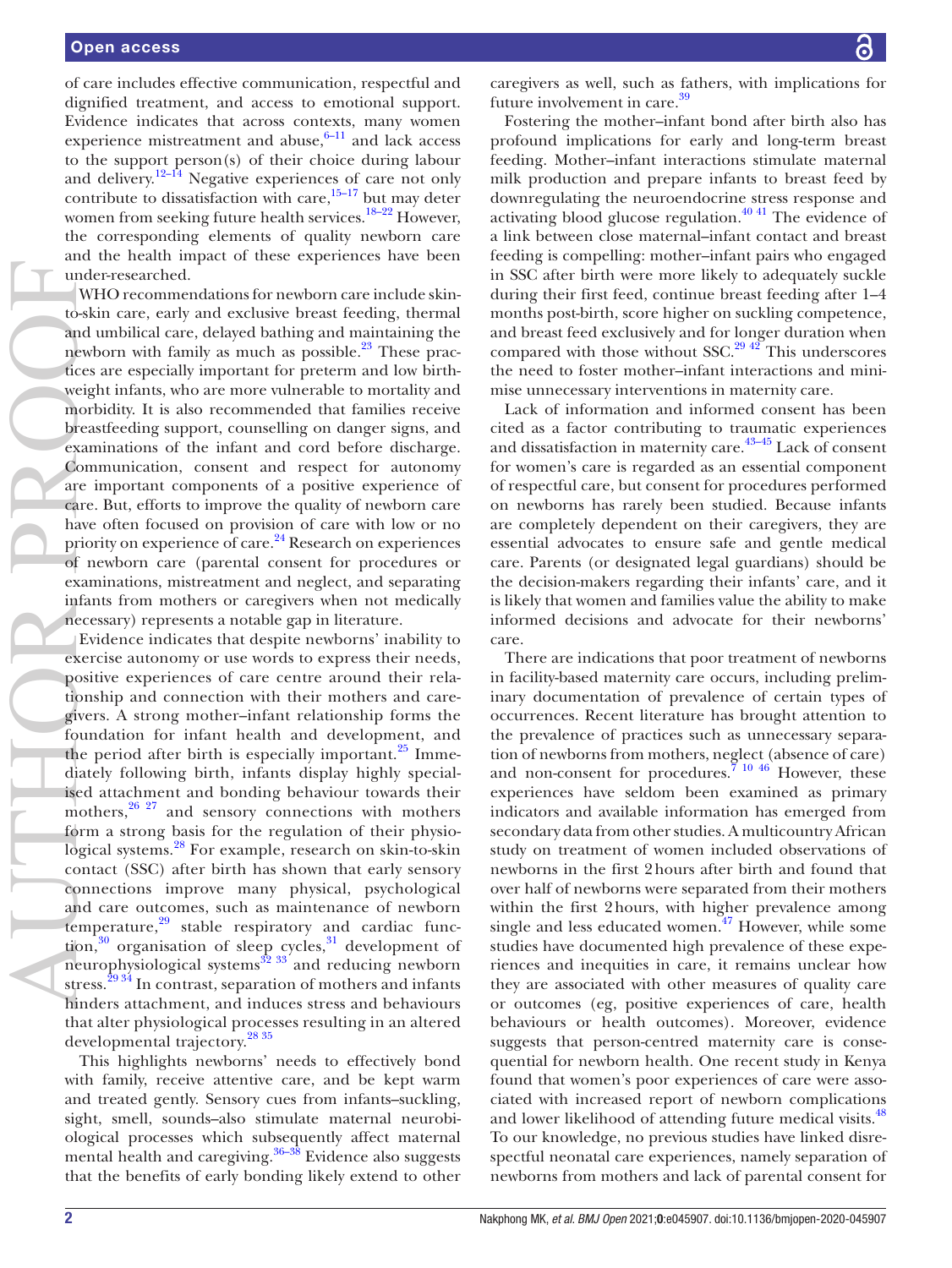newborn procedures, to health outcomes. This study aims to address these gaps.

Further research is needed to explore how newborn care experiences, and the implementation of institutional policies and provider practices, impact maternal and neonatal outcomes. $40\frac{49}{1}$  The aim of this study was to investigate the prevalence, risk factors and outcomes associated with newborn care experiences, namely separating newborns from mothers and parental consent for newborn care, in several facilities in Kenya. In this study, we examined these practices using data from the Strengthening Person-Centered, Accessibility, Respectful Care, and Quality Study in Kenya. In addition to investigating the extent to which these experiences occur, we sought to understand underlying risk factors and whether certain groups were at greater risk (ie, 'discriminatory' practices). We also examined details surrounding newborn separation, including the duration and reasons for separation, and other newborn care practices such as SSC and breastfeeding support. Finally, we sought to understand the consequences of these experiences on maternal and newborn health outcomes: satisfaction with care, postpartum care attendance and breast feeding.

### **METHODS Setting**

This longitudinal study was conducted between September 2019 and January 2020 across six health facilities within Nairobi and Kiambu counties, Kenya. The facilities varied in type (three public hospitals, two private hospitals and one health centre/dispensary) and size (medium to large referral hospitals ranging from 100 to 900 reported deliveries per month). The facilities were conveniently selected based on their location within the two counties, reported deliveries of at least 100 per month and the facility administration's willingness to participate in the study.

#### Data collection and recruitment

A team of 24 enumerators were involved in data collection, who had previous quantitative and research ethics training. The baseline survey was pretested with women who had recently delivered in four facilities (two of which were study facilities) to identify any issues with question flow or understanding via interviewing. The follow-up phone surveys were also pretested with this sample.

All surveys were administered in a private space within the facility to ensure confidentiality and privacy. Follow-up surveys were conducted by phone, ensuring privacy to maintain confidentiality.

Women were enrolled in the study post partum when recovering in the maternity ward or at discharge before exiting the facility, all within 48 hours after birth. Women provided written informed consent. Participants were also administered follow-up phone surveys between 2–4 weeks and/or 10 weeks post partum. Participants were given

### Analysis

The analytical sample included 1014women who completed baseline and at least one follow-up interview [\(online supplemental file 1](https://dx.doi.org/10.1136/bmjopen-2020-045907)). Data for exclusive breast feeding were missing from threewomen in the follow-up 2–4weeks and fourwomen in the 10-week follow-up resulting in an analytical sample for exclusive breast feeding of 829 and 839 participants in the follow-up 2–4weeks and 10weeks, respectively.

Variables examined are presented in [table](#page-3-0) 1. Our outcomes of interest included *satisfaction with newborn care* measured at baseline*,* and *attendance of postpartum check-up* and *exclusive breast feeding* measured at follow-up. Primary independent variables were *newborn separation, newborn separation >10min* and *consent for newborn procedures*. Although we did not find evidence in the literature about a critical duration of separation, we used a 10-minute threshold for separation as a proxy for short and long separation. Aside from *perceived necessary separation*, additional probing questions were not asked. We examined descriptive characteristics of all women in the sample. We explored sociodemographic characteristics of the participants including age, parity, marital status, education, employment, woman's birthplace, insurance status and facility type. We examined maternal health indicators of self-rated health status, maternal complications at delivery and report of maternal complications since discharge. Newborn health characteristics were also explored, including birth weight, gestational age, and report of newborn complications at baseline and after discharge. Lastly, we examined other measures of care received using a clinical quality index and a breastfeeding care index based on WHO standards of care.<sup>23</sup> resuming in an analysies and 10 because of the statistic measure of the specified of SP2 and 839 participants in the followaly 2–4 weeks and 10 becks, respectively. Curricular technomic of the statistical exist included a

Bivariate analyses investigated relationships between newborn care indicators and outcomes using  $X^2$  and t-tests. We conducted multivariate logistic regression analyses assessing associations between newborn separation and consent indicators and described outcomes. Analyses adjusted for factors that may theoretically confound associations including age, parity, marital status, education, employment, birthplace, health facility type, insurance status, self-rated health and clinical care index score. Analyses for *satisfaction with newborn care* also adjusted for maternal and newborn complications at baseline and analyses for outcomes measured at follow-up interview were adjusted for maternal and newborn complications since discharge. Models for breastfeeding outcomes also adjusted for breastfeeding care index score. Cluster robust SEs were used to account for clustering by facility. Model specification was tested using link tests and model fit was tested by Hosmer-Lemeshow goodness-of-fit tests. Sensitivity analyses examined potential effects of preterm birth and low birth weight, but no evidence of confounding was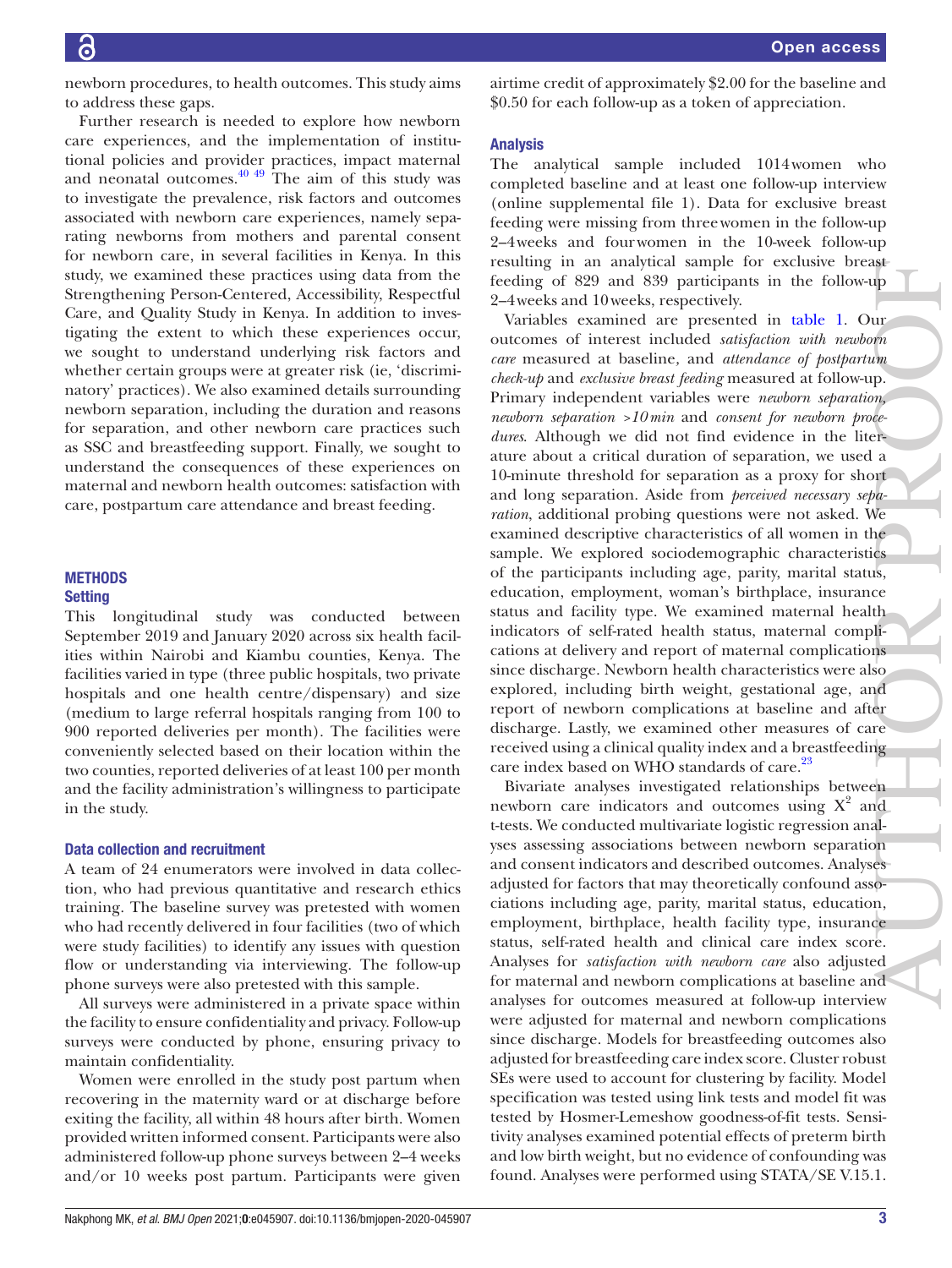<span id="page-3-0"></span>

| Definition of variables<br>Table 1                                                 |                                                                                                                                                                                                                                                                                                                                                                                                                                                                                                                                                   |             |                                                                                                                                                                                                                                                                                                                                                                                                                                                                                                                                                                                                                                                                                                                                   |
|------------------------------------------------------------------------------------|---------------------------------------------------------------------------------------------------------------------------------------------------------------------------------------------------------------------------------------------------------------------------------------------------------------------------------------------------------------------------------------------------------------------------------------------------------------------------------------------------------------------------------------------------|-------------|-----------------------------------------------------------------------------------------------------------------------------------------------------------------------------------------------------------------------------------------------------------------------------------------------------------------------------------------------------------------------------------------------------------------------------------------------------------------------------------------------------------------------------------------------------------------------------------------------------------------------------------------------------------------------------------------------------------------------------------|
| <b>Indicator</b>                                                                   | Question/measure                                                                                                                                                                                                                                                                                                                                                                                                                                                                                                                                  |             | <b>Values</b>                                                                                                                                                                                                                                                                                                                                                                                                                                                                                                                                                                                                                                                                                                                     |
| <b>Outcome Indicators</b>                                                          |                                                                                                                                                                                                                                                                                                                                                                                                                                                                                                                                                   |             |                                                                                                                                                                                                                                                                                                                                                                                                                                                                                                                                                                                                                                                                                                                                   |
| Satisfaction with newborn<br>care                                                  | In general, how satisfied were you with the services and care 'Satisfied or very satisfied' vs<br>your newborn received after delivery? (collected at baseline)                                                                                                                                                                                                                                                                                                                                                                                   |             | 'Dissatisfied or very dissatisfied'                                                                                                                                                                                                                                                                                                                                                                                                                                                                                                                                                                                                                                                                                               |
| Attendance of postpartum<br>check-up                                               | Have you attended any postpartum visits since being<br>discharged?* (collected at follow-up)                                                                                                                                                                                                                                                                                                                                                                                                                                                      |             | 'Yes' vs 'No'                                                                                                                                                                                                                                                                                                                                                                                                                                                                                                                                                                                                                                                                                                                     |
| Exclusive breast feeding                                                           | How were you feeding your baby?* (collected at follow-up)                                                                                                                                                                                                                                                                                                                                                                                                                                                                                         |             | Fed infant with breastmilk only vs<br>fed with any other substances                                                                                                                                                                                                                                                                                                                                                                                                                                                                                                                                                                                                                                                               |
|                                                                                    | Newborn separation and consent indicators (collected at baseline)                                                                                                                                                                                                                                                                                                                                                                                                                                                                                 |             |                                                                                                                                                                                                                                                                                                                                                                                                                                                                                                                                                                                                                                                                                                                                   |
| Newborn separation                                                                 | Was your baby ever separated from you by doctors, nurses<br>or other health providers for any reason?                                                                                                                                                                                                                                                                                                                                                                                                                                             |             | 'Yes' vs 'No'                                                                                                                                                                                                                                                                                                                                                                                                                                                                                                                                                                                                                                                                                                                     |
| Newborn separation >10 min                                                         | Was your baby ever separated from you for more than<br>$10$ min?                                                                                                                                                                                                                                                                                                                                                                                                                                                                                  |             | 'Yes' vs 'No'                                                                                                                                                                                                                                                                                                                                                                                                                                                                                                                                                                                                                                                                                                                     |
| Perceived necessary<br>separation                                                  | Did you ever feel that it was not necessary for your baby to<br>be separated from you?                                                                                                                                                                                                                                                                                                                                                                                                                                                            |             | 'Yes' vs 'No'                                                                                                                                                                                                                                                                                                                                                                                                                                                                                                                                                                                                                                                                                                                     |
| Consent sought for newborn<br>procedures                                           | Did the doctors, nurses or other providers ask you for your<br>permission before doing procedures or examinations on your<br>baby?                                                                                                                                                                                                                                                                                                                                                                                                                |             | 'Yes' vs 'No'                                                                                                                                                                                                                                                                                                                                                                                                                                                                                                                                                                                                                                                                                                                     |
| Other variables (collected at baseline)                                            |                                                                                                                                                                                                                                                                                                                                                                                                                                                                                                                                                   |             |                                                                                                                                                                                                                                                                                                                                                                                                                                                                                                                                                                                                                                                                                                                                   |
| Clinical quality index                                                             | Summative score comprising 7 newborn care questions<br>indicating whether specific procedures were performed<br>(skin-to-skin contact after birth; infant examination after<br>delivery; infant dried after birth; delayed bathing; cord<br>examination; temperature assessment; and mother/family<br>counselled on newborn danger signs).                                                                                                                                                                                                        |             | Range 0-7                                                                                                                                                                                                                                                                                                                                                                                                                                                                                                                                                                                                                                                                                                                         |
| Breastfeeding care index                                                           | Summative score of 3 indicators of breastfeeding support at Range 0-3<br>the facility (ie, provider checked breast feeding within 2 hours<br>of delivery; mother/family counselled about breast feeding;<br>breast feeding observed or shown.                                                                                                                                                                                                                                                                                                     |             |                                                                                                                                                                                                                                                                                                                                                                                                                                                                                                                                                                                                                                                                                                                                   |
|                                                                                    | Postpartum visit could have been for either maternal or newborn health.                                                                                                                                                                                                                                                                                                                                                                                                                                                                           |             |                                                                                                                                                                                                                                                                                                                                                                                                                                                                                                                                                                                                                                                                                                                                   |
| <b>Patient and public involvement</b><br>their service delivery.<br><b>RESULTS</b> | Patients and the general community were not involved in<br>the design, recruitment or conduct of this study. During<br>the consent process, participants were informed that they<br>would not directly benefit from their participation or be<br>involved in the dissemination of the study results. Study<br>results will be shared with facilities in order to improve<br>Descriptive characteristics of the sample of 1014 women,<br>stratified by reports of newborn separation, newborn<br>separation >10 min and consent sought for newborn | permission. | were also positively associated with newborn separation<br>$(p=0.004)$ and separation for more than $10 \text{min}$ ( $p=0.025$ ).<br>Women who were asked permission for newborn proce-<br>dures and examinations were older (p=0.026) and more<br>likely to be covered under a health scheme or health<br>insurance ( $p=0.028$ ) than those who were not asked for<br>Table 3 displays newborn characteristics and other clin-<br>ical and breastfeeding care indicators by reported expe-<br>rience of newborn separation and consent sought for<br>newborn care. A total of 17.6% of women reported being<br>separated from their newborns while at the health facility.<br>Among those women (n=178), the majority reported |

#### Patient and public involvement

# **RESULTS**

Descriptive characteristics of the sample of 1014women, stratified by reports of newborn separation, newborn separation >10min and consent sought for newborn procedures, are presented in [table](#page-4-0) 2.

Women who were separated from their newborn more than 10min tended to be slightly older (p=0.036) and not born in Nairobi or Kiambu counties (p=0.043) compared with women reporting separation for less than 10min or no separation. A greater proportion of women at government hospitals were separated from their newborns compared with women at government health clinics or private facilities (p<0.001). Delivery complications

[Table](#page-6-0) 3 displays newborn characteristics and other clinical and breastfeeding care indicators by reported experience of newborn separation and consent sought for newborn care. A total of 17.6% of women reported being separated from their newborns while at the health facility. Among those women (n=178), the majority reported separation longer than 10min (71.9%) and nearly half felt separation was unnecessary (44.9%). Most of those separated reported that their newborn was separated for procedures or examination (82.6%), but 8.4% reported that they did not know or were not told (Of those who reported 'Don't know', 80.0% reported being satisfied with newborn care. In comparison, 94.1% of the total sample reported being satisfied with newborn care.). During separation, only one in five (19.6%) were able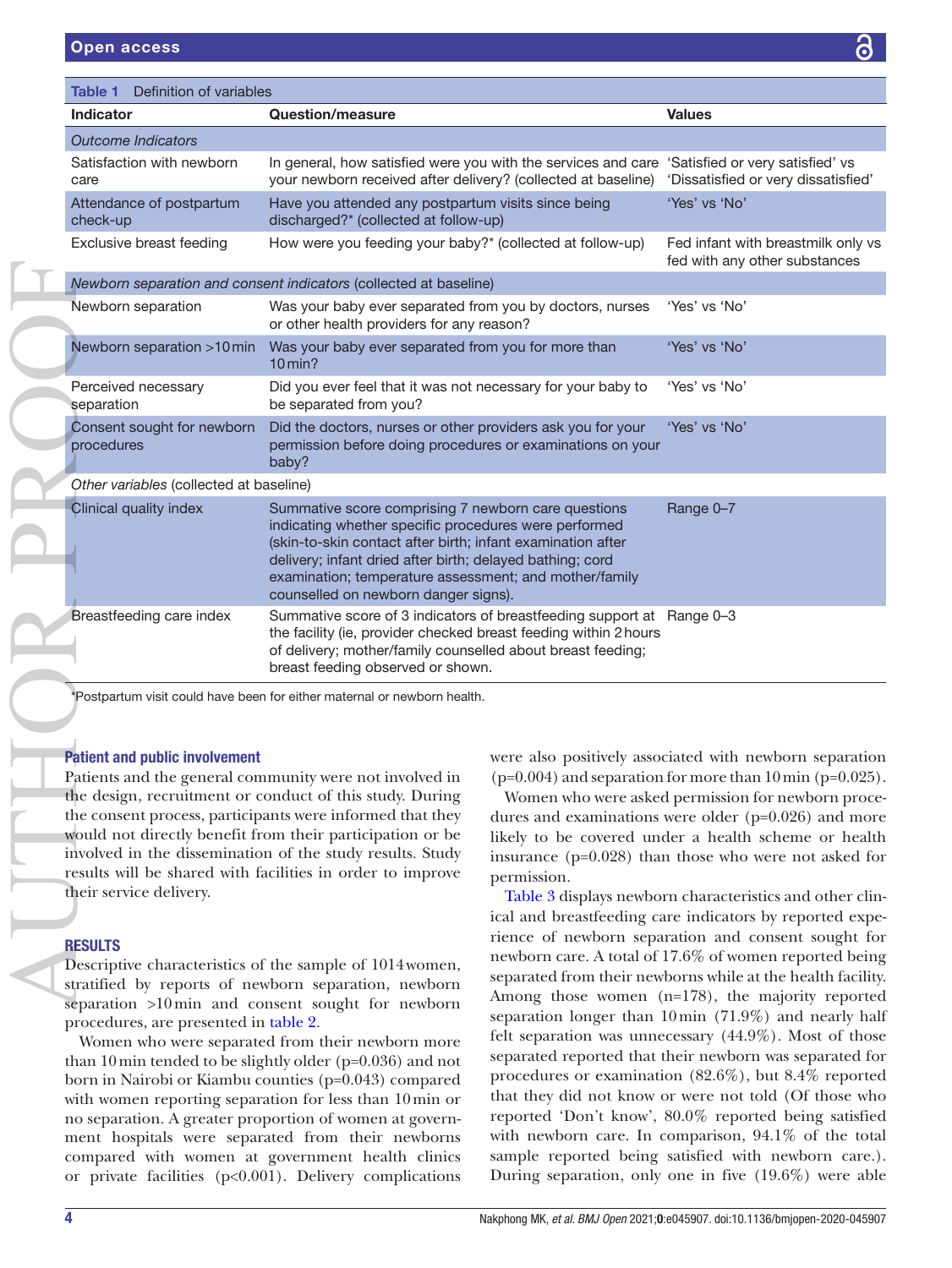<span id="page-4-0"></span>

|                                 |                                     |                            |            |        |               |        |             |               |       |                   |                            |       |                           |                 |                          |                    |                    |                               |       |                                    |               |       |                             |                           |       |       | Open access       |                                        |               |           |
|---------------------------------|-------------------------------------|----------------------------|------------|--------|---------------|--------|-------------|---------------|-------|-------------------|----------------------------|-------|---------------------------|-----------------|--------------------------|--------------------|--------------------|-------------------------------|-------|------------------------------------|---------------|-------|-----------------------------|---------------------------|-------|-------|-------------------|----------------------------------------|---------------|-----------|
|                                 | P value                             |                            | 0.026      |        | 0.714         |        |             | 0.780         |       |                   | 0.393                      |       |                           | 0.267           |                          |                    |                    | 0.098                         |       |                                    | 0.713         |       |                             | 0.502                     |       |       |                   |                                        | 0.289         | Continued |
|                                 | permission<br>Asked for             | 406                        | 26.1       | (5.05) | 2.04          | (0.98) |             | 35.2%         | 64.8% |                   | 17.0%                      | 83.0% |                           | 41.9%           | 39.2%                    | 19.0%              |                    | 56.4%                         | 43.6% |                                    | 78.6%         | 21.4% |                             | 36.9%                     | 40.4% | 14.0% | 8.6%              |                                        | 94.6%         |           |
| Consent for newborn procedures* | Did not ask for<br>permission       | 607                        | 25.38      | (4.96) | 2.02          | (0.98) |             | 36.1%         | 63.9% |                   | 19.1%                      | 80.9% |                           | 44.8%           | 40.0%                    | 15.2%              |                    | 61.6%                         | 38.4% |                                    | 77.6%         | 22.4% |                             | 33.3%                     | 40.4% | 16.8% | 9.6%              |                                        | 92.9%         |           |
|                                 | P value                             |                            | 0.036      |        | 0.021         |        |             | 0.086         |       |                   | 0.874                      |       |                           | 0.855           |                          |                    |                    | 0.683                         |       |                                    | 0.160         |       |                             | 0.144                     |       |       |                   |                                        | 0.025         |           |
|                                 | Separated<br>$>10$ min              | 128                        | 26.54      | (5.32) | 2.22          | (1.03) |             | 28.9%         | 71.1% |                   | 18.8%                      | 81.2% |                           | 41.4%           | 41.4%                    | 17.2%              |                    | 57.8%                         | 42.2% |                                    | 82.8%         | 17.2% |                             | 39.1%                     | 32.0% | 20.3% | 8.6%              |                                        | 89.1%         |           |
| Newborn separated >10 min       | separated ≤10 min<br>Not separated/ | 886                        | 25.55      | (4.95) | 2.01          | (0.97) |             | 36.7%         | 63.3% |                   | 18.2%                      | 81.8% |                           | 44.0%           | 39.4%                    | 16.6%              |                    | 59.7%                         | 40.3% |                                    | 77.3%         | 22.7% |                             | 34.1%                     | 41.6% | 15.0% | 9.3%              |                                        | 94.2%         |           |
|                                 | 9n<br><b>P</b> val                  |                            | 0.202      |        | 0.050         |        |             | 0.141         |       |                   | $\infty$<br>0.45           |       |                           | 0.894           |                          |                    |                    | $\boldsymbol{\omega}$<br>0.48 |       |                                    | 0.043         |       |                             | <u>က</u><br>0.04          |       |       |                   |                                        | 0.004         |           |
|                                 | Separated                           | 178                        | 26.11      | (5.19) | 2.16          | (1.02) |             | 30.9%         | 69.1% |                   | 16.3%                      | 83.7% |                           | 43.3%           | 41.0%                    | 15.7%              |                    | 61.8%                         | 38.2% |                                    | 83.7%         | 16.3% |                             | 40.4%                     | 30.9% | 18.0% | 10.7%             |                                        | 88.8%         |           |
| Newborn separated               | separated<br>Not                    | 836                        | 25.58      | (4.97) | 2.00          | (0.97) |             | 36.7%         | 63.3% |                   | 18.7%                      | 81.3% |                           | 43.8%           | 39.4%                    | 16.9%              |                    | 59.0%                         | 41.0% |                                    | 76.8%         | 23.2% |                             | 33.5%                     | 42.5% | 15.2% | 8.9%              |                                        | 94.6%         |           |
|                                 | <b>Total</b>                        |                            | 25.7       | (5.01) | 2.0           | (0.98) |             | 35.7%         | 64.3% | or partnered      | 81.8%                      | 18.2% |                           | 43.7%           | 39.6%                    | 16.7%              |                    | 59.5%                         | 40.5% |                                    | 78.0%         | 22.0% |                             | 34.7%                     | 40.4% | 15.7% | 9.2%              |                                        | 93.6%         |           |
|                                 | Characteristics                     | Total number in group 1014 | Age (mean) | GD     | Parity (mean) | 9S     | Multiparous | $\frac{1}{2}$ | Yes   | Currently married | $\stackrel{\circ}{\simeq}$ | Yes   | Educational<br>attainment | Primary or less | Vocational/<br>secondary | College/university | Currently employed | $\frac{1}{2}$                 | Yes   | Born in Nairobi or Kiambu counties | $\frac{1}{2}$ | Yes   | Self-rated health<br>status | Excellent or very<br>good | Good  | Fair  | Poor or very poor | Maternal complications during delivery | $\frac{1}{2}$ |           |

ി ഒ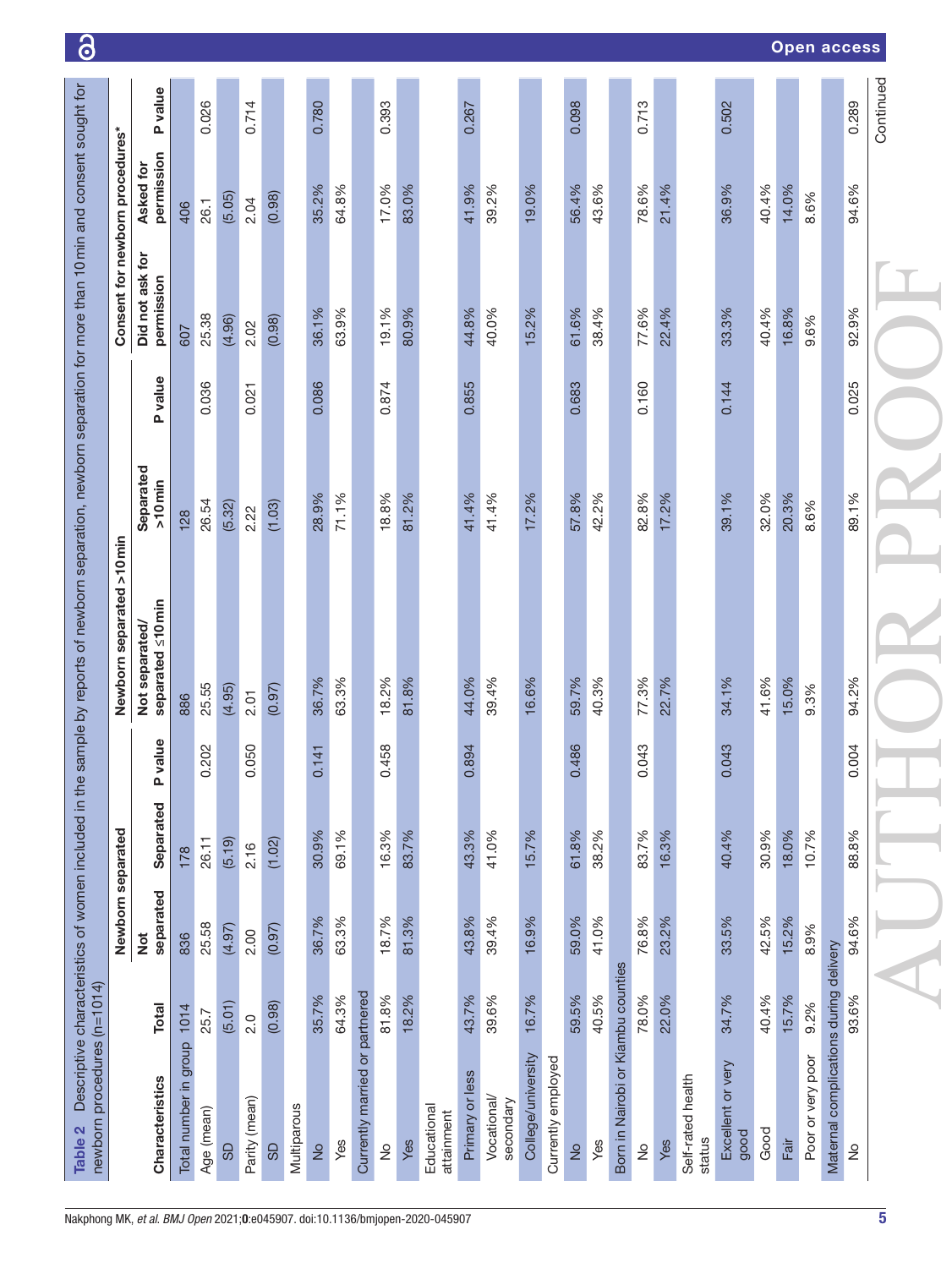|  |  | <b>Open access</b> |
|--|--|--------------------|

| Continued<br>Table 2                            |              |                   |           |                |                                     |                        |         |                                 |                         |         |
|-------------------------------------------------|--------------|-------------------|-----------|----------------|-------------------------------------|------------------------|---------|---------------------------------|-------------------------|---------|
|                                                 |              | Newborn separated |           |                | Newborn separated >10 min           |                        |         | Consent for newborn procedures* |                         |         |
| Characteristics                                 | <b>Total</b> | separated<br>ŏ    | Separated | <b>P</b> value | separated <10 min<br>Not separated/ | Separated<br>$>10$ min | P value | Did not ask for<br>permission   | permission<br>Asked for | P value |
| Yes                                             | 6.4%         | 5.4%              | 11.2%     |                | 5.8%                                | 10.9%                  |         | 7.1%                            | 5.4%                    |         |
| Reported maternal complications at follow-up    |              |                   |           |                |                                     |                        |         |                                 |                         |         |
| $\frac{1}{2}$                                   | 86.1%        | 86.4%             | 84.8%     | 0.592          | 86.0%                               | 86.7%                  | 0.827   | 85.3%                           | 87.2%                   | 0.403   |
| Yes                                             | 13.9%        | 13.6%             | 15.2%     |                | 14.0%                               | 13.3%                  |         | 14.7%                           | 12.8%                   |         |
| Covered under health scheme or health insurance |              |                   |           |                |                                     |                        |         |                                 |                         |         |
| $\frac{1}{2}$                                   | 14.0%        | 13.9%             | 14.6%     | 0.799          | 13.9%                               | 14.8%                  | 0.77    | 16.0%                           | 11.1%                   | 0.028   |
| Yes                                             | 86.0%        | 86.1%             | 85.4%     |                | 86.1%                               | 85.2%                  |         | 84.0%                           | 88.9%                   |         |
| Facility type                                   |              |                   |           |                |                                     |                        |         |                                 |                         |         |
| Gov't hospital                                  | 73.9%        | 70.8%             | 88.2%     | $-0.001$       | 71.7%                               | 89.1%                  | 0.001   | 74.3%                           | 73.2%                   | 0.881   |
| Gov't health centre/ 12.0%<br>dispensary        |              | 13.9%             | 3.4%      |                | 13.4%                               | 2.3%                   |         | 12.0%                           | 12.1%                   |         |
| Private facility                                | 14.1%        | 15.3%             | 8.4%      |                | 14.9%                               | 8.6%                   |         | 13.7%                           | 14.8%                   |         |
| *N=1013 (one refused to answer).                |              |                   |           |                |                                     |                        |         |                                 |                         |         |

႕

to have another parent, family member or caregiver remain present with the newborn. Almost two-thirds of women (59.9%) reported that health providers did not ask permission before performing procedures or exam inations on their newborn.

Mothers of newborns with complications were more likely to report separation than those who reported no complications ( $p<0.001$ ). Mothers who were separated from their newborns were more likely to have their infant examined after delivery than not (p=0.049) but were less likely to have a provider: ask consent before newborn procedures or examinations (p=0.023), check if breast feeding was going well (p=0.048), or observe or demon strate how to breast feed (p=0.013). Almost all indicators of better clinical and breastfeeding care, such as SSC, newborn examination after delivery, newborn wiped, cord examination, temperature assessment, counselling on danger signs for newborns, and breastfeeding checks, counselling, and observation, were positively associated with consent sought for newborn procedures ([online](https://dx.doi.org/10.1136/bmjopen-2020-045907)  [supplemental file 2\)](https://dx.doi.org/10.1136/bmjopen-2020-045907). Among the full sample, the mean clinical quality index score was 4.14 (SD 1.37) out of 7. Those who reported being asked permission for newborn procedures had a mean clinical quality of care index of 4.64 (SD 1.17) compared with 3.81 (SD 1.38) among those who did not report being asked permission (p<0.001). The mean breastfeeding care index score among those who reported being asked permission was 2.3 (SD 0.94) out of 3 compared with 1.79 (SD 1.10) for those who reported not being asked permission (p<0.001).

The distributions of outcomes by reports of newborn separation, separation for more than 10min and consent sought for newborn procedures are presented in [table](#page-8-0) 4. Women who were asked permission for newborn proce dures were more likely to be satisfied with care  $(p<0.001)$ and attend a postpartum visit after discharge  $(p<0.001)$ than those who were not asked permission.

Results of multivariate analyses examining associations between reports of newborn separation, consent sought for newborn procedures and health outcomes are presented in [table](#page-9-0) 5 (full models are presented in [online supplemental file 3\)](https://dx.doi.org/10.1136/bmjopen-2020-045907). Among women reporting any newborn separation during care, there was a negative to no association with exclusive breast feeding at 2–4 weeks (adjusted OR (aOR)=0.67, 95%CI: 0.41 to 1.09). However, women who reported separation from their newborn longer than 10min were 44% less likely to be exclusively breast feeding at 2–4 weeks compared with those reporting less than 10min or no separation (aOR=0.56, 95%CI: 0.40 to 0.76). No associations were found with satisfaction with newborn care, postpartum visit attendance or exclusive breast feeding at 10 weeks.

Reported consent sought for newborn procedures was positively associated with satisfaction with newborn care at baseline, attending a postpartum visit by 10weeks and exclusive breast feeding at 10weeks. Women who reported providers asked for permission before performing newborns' procedures or examinations were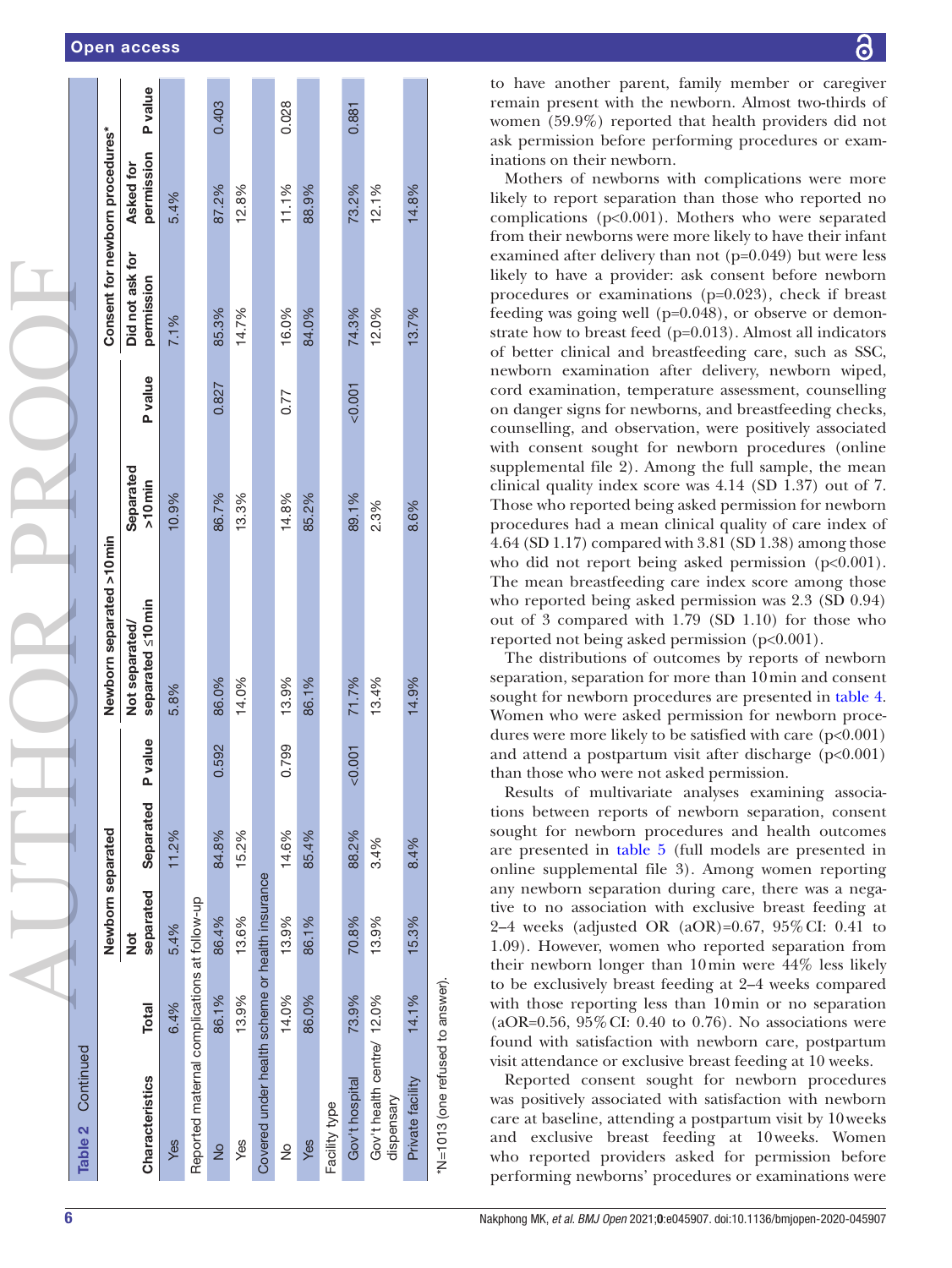<span id="page-6-0"></span>

| Table 3                                           |              |                    |                   |         | Distributions of newborn characteristics and newborn care indicators by reports of newborn separation and newborn consent indicators (n=1014) |                        |         |                                        |                         |           |
|---------------------------------------------------|--------------|--------------------|-------------------|---------|-----------------------------------------------------------------------------------------------------------------------------------------------|------------------------|---------|----------------------------------------|-------------------------|-----------|
|                                                   |              | Newborn separation |                   |         | Newborn separation >10 min                                                                                                                    |                        |         | Consent sought for newborn procedures* |                         |           |
| Variable                                          | <b>Total</b> | separated<br>Not   | შ<br>შ<br>Separat | P value | separated ≤10 min<br>Not separated or                                                                                                         | Separated<br>$>10$ min | P value | Did not ask for<br>permission          | permission<br>Asked for | P value   |
| Total number in group                             | 1014         | 836                | 178               |         | 886                                                                                                                                           | 128                    |         | 607                                    | 406                     |           |
| Health indicators                                 |              |                    |                   |         |                                                                                                                                               |                        |         |                                        |                         |           |
| Birth weight (BW)                                 |              |                    |                   |         |                                                                                                                                               |                        |         |                                        |                         |           |
| Low BW $(<2.5$ Kg)                                | 2.3%         | 2.2%               | 2.8%              | 0.002   | 2.3%                                                                                                                                          | 2.3%                   | < 0.001 | 2.8%                                   | 1.5%                    | 0.588     |
| Normal BW (2.5-4.0 kg)                            | 89.3%        | 90.8%              | 82.6%             |         | 90.6%                                                                                                                                         | 80.5%                  |         | 88.8%                                  | 90.2%                   |           |
| Macrosomia (>4.0kg)                               | 2.2%         | 2.2%               | 2.3%              |         | 2.1%                                                                                                                                          | 2.3%                   |         | 1.7%                                   | 3.0%                    |           |
| Missing                                           | 6.2%         | 4.9%               | 12.4%             |         | 5.0%                                                                                                                                          | 14.8%                  |         | 6.8%                                   | 5.4%                    |           |
| Preterm                                           |              |                    |                   |         |                                                                                                                                               |                        |         |                                        |                         |           |
| 38 weeks or more)<br>Not preterm (GA              | 77.4%        | 77.2%              | 78.7%             | 0.418   | 77.3%                                                                                                                                         | 78.1%                  | 0.266   | 77.9%                                  | 76.9%                   | < 0.001   |
| 37 weeks or less)<br>Yes, preterm (GA             | 22.4%        | 22.7%              | 20.8%             |         | 22.6%                                                                                                                                         | 21.1%                  |         | 21.9%                                  | 23.2%                   |           |
| Missing                                           | 0.2%         | 0.1%               | 0.6%              |         | 0.1%                                                                                                                                          | 0.8%                   |         | 0.2%                                   | 0.0%                    |           |
| Newborn complications reported at baseline        |              |                    |                   |         |                                                                                                                                               |                        |         |                                        |                         |           |
| Healthy, no issues                                | 96.3%        | 97.5%              | 90.5%             | < 0.001 | 97.5%                                                                                                                                         | 87.5%                  | < 0.001 | 96.4%                                  | 96.1%                   | 0.929     |
| Complications reported                            | 3.6%         | 2.4%               | 9.6%              |         | 2.4%                                                                                                                                          | 12.5%                  |         | 3.5%                                   | 3.9%                    |           |
| Missingt                                          | 0.1%         | 0.1%               | 0.0%              |         | 0.1%                                                                                                                                          | 0.0%                   |         | 0.2%                                   | 0.0%                    |           |
| Newborn complications reported since discharge    |              |                    |                   |         |                                                                                                                                               |                        |         |                                        |                         |           |
| No complications                                  | 67.8%        | 68.2%              | 65.7%             | 0.525   | 68.1%                                                                                                                                         | 65.6%                  | 0.582   | 68.0%                                  | 67.2%                   | 0.790     |
| Complications                                     | 32.3%        | 31.8%              | 34.3%             |         | 31.9%                                                                                                                                         | 34.4%                  |         | 32.0%                                  | 32.8%                   |           |
| Newborn care indicators                           |              |                    |                   |         |                                                                                                                                               |                        |         |                                        |                         |           |
| Newborn separation                                |              |                    |                   |         |                                                                                                                                               |                        |         |                                        |                         |           |
| $\frac{1}{2}$                                     | 82.4%        |                    |                   |         |                                                                                                                                               |                        |         | 80.9%                                  | 85.%                    | 0.093     |
| Yes                                               | 17.6%        | -1                 | $\mathbf{I}$      |         | T                                                                                                                                             | $\mathbf{I}$           |         | 19.1%                                  | 15.%                    |           |
| Consent sought for newborn procedures             |              |                    |                   |         |                                                                                                                                               |                        |         |                                        |                         |           |
| $\frac{1}{2}$                                     | 59.9%        | 58.7%              | 65.2%             | 0.023   | 58.9%                                                                                                                                         | 66.4%                  | 0.007   | $\mathbf{I}$                           | Τ.                      |           |
| Yes                                               | 40.0%        | 41.3%              | 34.3%             |         | 41.1%                                                                                                                                         | 32.8%                  |         |                                        | п                       |           |
| Refused to answer                                 | 0.1%         | 0.0%               | 0.6%              |         | 0.0%                                                                                                                                          | 0.8%                   |         | $\mathbf{I}$                           | -1                      |           |
| Of those who were separated from newborns (n=178) |              |                    |                   |         |                                                                                                                                               |                        |         |                                        |                         |           |
| Newborn separation >10 min                        |              |                    |                   |         |                                                                                                                                               |                        |         |                                        |                         |           |
| $\stackrel{\circ}{\simeq}$                        | 4.9%         | л.                 | 28.1%             |         | ı                                                                                                                                             | ı                      |         | 26.7%                                  | 31.1%                   | 0.534     |
|                                                   |              |                    |                   |         |                                                                                                                                               |                        |         |                                        |                         | Continued |

# Open access

ി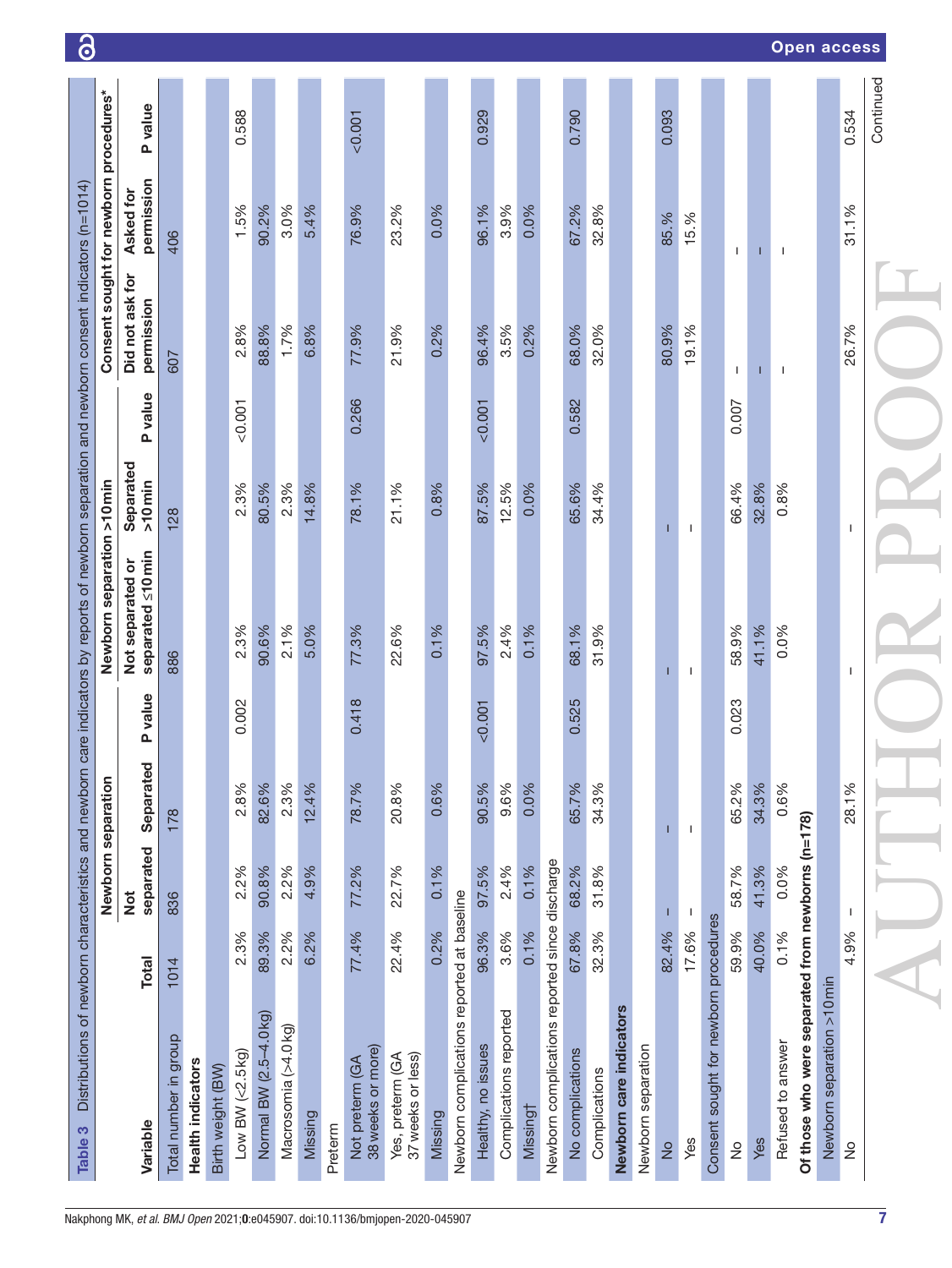| l                                               |
|-------------------------------------------------|
|                                                 |
| $\mathbf{I}$<br>$\left(\rule{0pt}{10pt}\right.$ |
|                                                 |
| ľ<br>۱                                          |
|                                                 |
|                                                 |
|                                                 |
| $\overline{\phantom{a}}$                        |
|                                                 |

| Continued<br>Table 3                                                                                                                                                        |              |                                                                                                                                                                                                                                                                                                                                                                                  |           |                        |                                       |                        |         |                                        |                         |          |
|-----------------------------------------------------------------------------------------------------------------------------------------------------------------------------|--------------|----------------------------------------------------------------------------------------------------------------------------------------------------------------------------------------------------------------------------------------------------------------------------------------------------------------------------------------------------------------------------------|-----------|------------------------|---------------------------------------|------------------------|---------|----------------------------------------|-------------------------|----------|
|                                                                                                                                                                             |              | Newborn separation                                                                                                                                                                                                                                                                                                                                                               |           |                        | Newborn separation >10 min            |                        |         | Consent sought for newborn procedures* |                         |          |
| Variable                                                                                                                                                                    | <b>Total</b> | separated<br>$\frac{1}{2}$                                                                                                                                                                                                                                                                                                                                                       | Separated | P value                | separated ≤10 min<br>Not separated or | Separated<br>$>10$ min | P value | Did not ask for<br>permission          | permission<br>Asked for | P value  |
| Yes                                                                                                                                                                         | 12.6%        |                                                                                                                                                                                                                                                                                                                                                                                  | 71.9%     |                        |                                       | Г                      |         | 73.3%                                  | 68.9%                   |          |
| Was your baby separated from you by doctors, nurses or other health providers to perform procedures and examinations?                                                       |              |                                                                                                                                                                                                                                                                                                                                                                                  |           |                        |                                       |                        |         |                                        |                         |          |
| $\frac{1}{2}$                                                                                                                                                               | 1.6%         |                                                                                                                                                                                                                                                                                                                                                                                  | 9.0%      |                        | 14.0%                                 | 7.0%                   | 0.344   | 8.6%                                   | 9.8%                    | 0.868    |
| Yes                                                                                                                                                                         | 14.5%        |                                                                                                                                                                                                                                                                                                                                                                                  | 82.6%     |                        | 78.0%                                 | 84.4%                  |         | 82.8%                                  | 83.6%                   |          |
| Don't know                                                                                                                                                                  | 1.5%         |                                                                                                                                                                                                                                                                                                                                                                                  | 8.4%      |                        | 8.0%                                  | 8.6%                   |         | 8.6%                                   | 6.6%                    |          |
| Did you ever feel that it was not necessary for your baby to                                                                                                                |              |                                                                                                                                                                                                                                                                                                                                                                                  |           | be separated from you? |                                       |                        |         |                                        |                         |          |
| $\frac{1}{2}$                                                                                                                                                               | 9.7%         | T                                                                                                                                                                                                                                                                                                                                                                                | 55.1%     |                        | 60.0%                                 | 53.1%                  | 0.407   | 53.4%                                  | 59.0%                   | 0.479    |
| Yes                                                                                                                                                                         | 7.9%         | $\begin{array}{c} \rule{0pt}{2.5ex} \rule{0pt}{2.5ex} \rule{0pt}{2.5ex} \rule{0pt}{2.5ex} \rule{0pt}{2.5ex} \rule{0pt}{2.5ex} \rule{0pt}{2.5ex} \rule{0pt}{2.5ex} \rule{0pt}{2.5ex} \rule{0pt}{2.5ex} \rule{0pt}{2.5ex} \rule{0pt}{2.5ex} \rule{0pt}{2.5ex} \rule{0pt}{2.5ex} \rule{0pt}{2.5ex} \rule{0pt}{2.5ex} \rule{0pt}{2.5ex} \rule{0pt}{2.5ex} \rule{0pt}{2.5ex} \rule{0$ | 44.9%     |                        | 40.0%                                 | 46.9%                  |         | 46.6%                                  | 41.0%                   |          |
| If you were ever unable to be with your newborn, was another parent, family members or caregiver able to be with your baby?                                                 |              |                                                                                                                                                                                                                                                                                                                                                                                  |           |                        |                                       |                        |         |                                        |                         |          |
| $\frac{1}{2}$                                                                                                                                                               | 14.2%        | I                                                                                                                                                                                                                                                                                                                                                                                | 80.9%     |                        | 78.0%                                 | 82.%                   | 0.539   | 87.1%                                  | 68.9%                   | 0.003    |
| Yes                                                                                                                                                                         | 12.6%        | T                                                                                                                                                                                                                                                                                                                                                                                | 19.1%     |                        | 22.0%                                 | 18.%                   |         | 12.9%                                  | 31.1%                   |          |
| Other care indicators                                                                                                                                                       |              |                                                                                                                                                                                                                                                                                                                                                                                  |           |                        |                                       |                        |         |                                        |                         |          |
| Clinical quality index                                                                                                                                                      |              |                                                                                                                                                                                                                                                                                                                                                                                  |           |                        |                                       |                        |         |                                        |                         |          |
| Mean                                                                                                                                                                        | 4.14         | 4.14                                                                                                                                                                                                                                                                                                                                                                             | 4.15      | 0.965                  | 4.13                                  | 4.20                   | 0.637   | 3.81                                   | 4.64                    | $-0.001$ |
| <b>GD</b>                                                                                                                                                                   | (1.37)       | (1.35)                                                                                                                                                                                                                                                                                                                                                                           | (1.45)    |                        | (1.36)                                | (1.40)                 |         | (1.38)                                 | (1.17)                  |          |
| Breastfeeding care index                                                                                                                                                    |              |                                                                                                                                                                                                                                                                                                                                                                                  |           |                        |                                       |                        |         |                                        |                         |          |
| Mean                                                                                                                                                                        | 2.00         | 2.04                                                                                                                                                                                                                                                                                                                                                                             | 1.80      | 0.006                  | 2.01                                  | 1.88                   | 0.173   | 1.79                                   | 2.30                    | 0.001    |
| SD                                                                                                                                                                          | (1.07)       | (1.05)                                                                                                                                                                                                                                                                                                                                                                           | (1.13)    |                        | (1.06)                                | (1.10)                 |         | (1.10)                                 | (0.94)                  |          |
| tFor analyses, one missing response for newborn complications was recoded as 'healthy, no issues'.<br>"Sample size, N=1013 (one refused to answer).<br>GA, gestational age. |              |                                                                                                                                                                                                                                                                                                                                                                                  |           |                        |                                       |                        |         |                                        |                         |          |

 $\overline{\mathcal{S}}$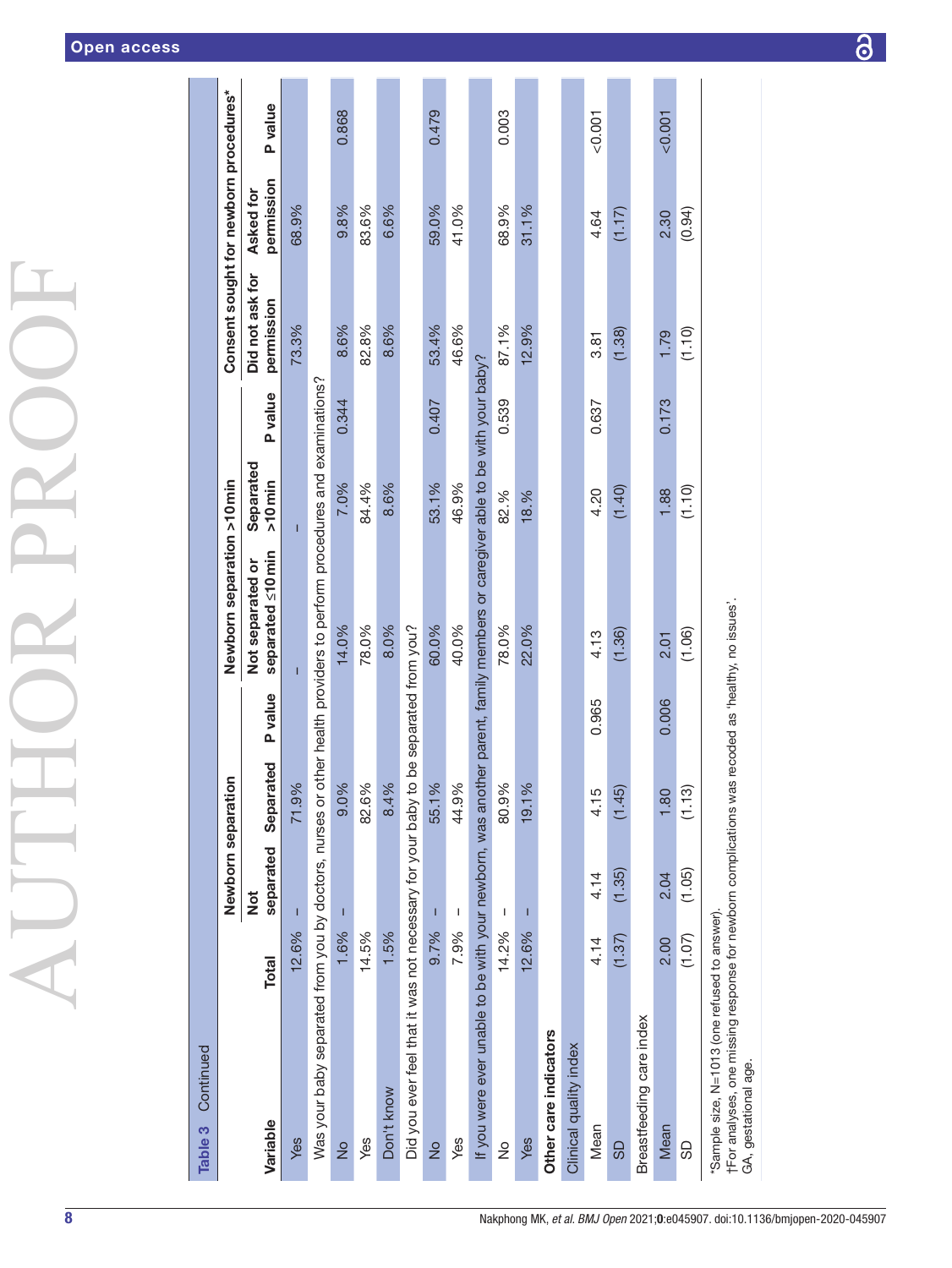<span id="page-8-0"></span>

|  | Nakphong MK, et al. BMJ Open 2021;0:e045907. doi:10.1136/bmjopen-2020-045907 |  |
|--|------------------------------------------------------------------------------|--|
|  |                                                                              |  |

| Table 4                                                    |              | Distributions of outcomes by reports of newborn |                   |                | separation, separation for more than 10 min and consent sought for newborn procedures (n=1014) |                        |         |                                        |                         |         |
|------------------------------------------------------------|--------------|-------------------------------------------------|-------------------|----------------|------------------------------------------------------------------------------------------------|------------------------|---------|----------------------------------------|-------------------------|---------|
|                                                            |              | Newborn separated                               |                   |                | Newborn separated >10 min                                                                      |                        |         | Consent sought for newborn procedures* |                         |         |
| <b>Outcomes</b>                                            | <b>Total</b> | Not separated                                   | Separated         | <b>P</b> value | separated ≤10 min<br>Not separated or                                                          | Separated<br>$>10$ min | P value | Did not ask for<br>permission          | permission<br>Asked for | P value |
| Total number in<br>dhonb                                   | 1014         | 836                                             | 178               |                | 886                                                                                            | 128                    |         | 607                                    | 406                     |         |
| Satisfaction with newborn care                             |              |                                                 |                   |                |                                                                                                |                        |         |                                        |                         |         |
| <b>Dissatisfied</b>                                        | 5.9%         | 6.1%                                            | 5.1%              | 0.592          | 6.1%                                                                                           | 4.7%                   | 0.528   | 8.4%                                   | 2.0%                    | &0.001  |
| Satisfied                                                  | 94.1%        | 93.9%                                           | 94.9%             |                | 93.9%                                                                                          | 95.3%                  |         | 91.6%                                  | 98.0%                   |         |
| Attended postpartum visit after discharge, within 10 weeks |              |                                                 |                   |                |                                                                                                |                        |         |                                        |                         |         |
| No, did not attend                                         | 53.1%        | 53.5%                                           | 51.1%             | 0.569          | 53.4%                                                                                          | 50.8%                  | 0.581   | 57.7%                                  | 46.1%                   | &0.001  |
| Yes, attended                                              | 46.9%        | 46.5%                                           | 48.9%             |                | 46.6%                                                                                          | 49.2%                  |         | 42.3%                                  | 53.9%                   |         |
| Exclusively breast feeding at follow-up 2-4 weekst         |              |                                                 |                   |                |                                                                                                |                        |         |                                        |                         |         |
| $\frac{1}{2}$                                              | 9.0%         | 8.5%                                            | 11.9%             | 0.193          | 8.5%                                                                                           | 13.%                   | 0.128   | 9.8%                                   | 8.0%                    | 0.373   |
| Yes                                                        | 91.0%        | 91.5%                                           | ≫<br>$rac{1}{88}$ |                | 91.5%                                                                                          | 87.%                   |         | 90.2%                                  | 92.0%                   |         |
| Exclusively breast feeding at 10-week follow-up‡           |              |                                                 |                   |                |                                                                                                |                        |         |                                        |                         |         |
| ž                                                          | 18.0%        | 17.7%                                           | 19.6%             | 0.577          | 17.6%                                                                                          | 21.0%                  | 0.399   | 20.1%                                  | 15.0%                   | 0.058   |
| Yes                                                        | 82.0%        | 82.3%                                           | $\approx$<br>80.4 |                | 82.4%                                                                                          | 79.0%                  |         | 79.9%                                  | 85.0%                   |         |
| "Sample size, N=1013 (one refused to answer).              |              |                                                 |                   |                |                                                                                                |                        |         |                                        |                         |         |

י ישינו של האב, ואם וכי ישר או ביי של האבטים של השימון.<br>†Sample size, N=829 (women who completed follow-up 2–4 weeks and reported on exclusive breast feeding).<br>‡Sample size, N=839 (women who completed 10-week follow-up an †Sample size, N=829 (women who completed follow-up 2–4weeks and reported on exclusive breast feeding). ‡Sample size, N=839 (women who completed 10-week follow-up and reported on exclusive breast feeding).

9

AUTHOR PROOF

a d

ROC

 $\frac{1}{\sqrt{2}}$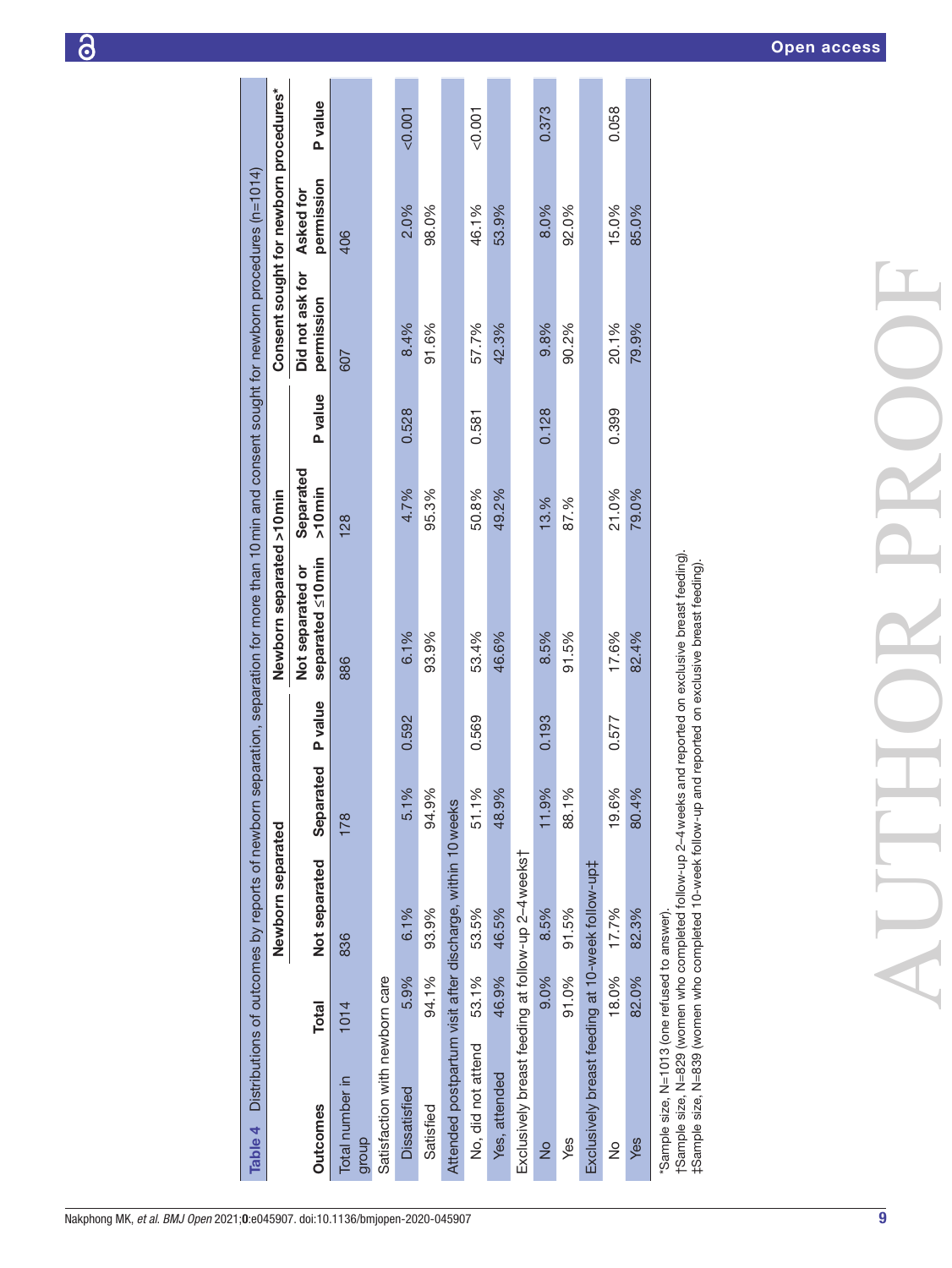<span id="page-9-0"></span>Table 5 Results of multivariate logistic regression analyses examining the associations between separation, consent for newborn care, and maternal and newborn outcomes (n=1014)

|                                                                               | Newborn separated<br>from mother | Newborn separated for<br>more than 10 min | <b>Consent sought for</b><br>newborn procedures* |
|-------------------------------------------------------------------------------|----------------------------------|-------------------------------------------|--------------------------------------------------|
| Outcome                                                                       | aOR (95% CI)                     | aOR (95% CI)                              | aOR (95% CI)                                     |
| Satisfaction with newborn care at baseline<br>(ref. not satisfied)            | 1.34 $(0.75 \text{ to } 2.41)$   | 1.36 (0.57 to 3.28)                       | 2.71 (1.67 to 4.41)***                           |
| Attended a postpartum visit, within 10 weeks<br>(ref. no visit)               | 1.14 (0.96 to 1.35)              | 1.11 $(0.86 \text{ to } 1.43)$            | 1.27 (1.05 to 1.55)*                             |
| Exclusively breast feeding at 2-4 weekst (ref.<br>not exclusively breast fed) | $0.67$ (0.41 to 1.09)            | $0.56$ (0.40 to 0.76) <sup>**</sup>       | 1.06 (0.78 to $1.44$ ) $\pm$                     |
| Exclusively breast feeding at 10 weeks§ (ref.<br>not exclusively breast fed)  | 0.76 (0.49 to 1.18)              | $0.66$ (0.39 to 1.10)                     | 1.33 (1.10 to 1.62)**                            |

All estimates of ORs (and 95% CIs) were adjusted for age, multiparity, marital status, education, employment, women's birthplace, facility type, insurance status, health status and clinical quality of care index. Satisfaction with newborn care models also adjusted for maternal complications and newborn complications at baseline. Breastfeeding outcome models also adjusted for breastfeeding care index, newborn complications at baseline, and both newborn and maternal complications after discharge. Postpartum visit models also adjusted for maternal and newborn complications after discharge. Cluster robust SEs were used to account for clustering by facility. "P<0.05, \*\*p<0.01, \*\*\*p<0.001.

\*Sample size, N=1013 (women who reported consent sought for newborn procedures, excluded one missing response).

†Sample size, N=829 (women who completed follow-up survey 2–4weeks and reported exclusive breastfeeding status).

‡Sample size, N=828 (women who completed follow-up survey 2–4weeks and reported exclusive breastfeeding status, excluded one missing response for consent sought for newborn procedures).

§Sample size, N=839 (women who completed 10-week follow-up survey and reported exclusive breastfeeding status).

2.7 times more likely to be satisfied with care (aOR=2.71, 95%CI: 1.67 to 4.41) and were also 27% more likely to attend a postpartum visit by either 2–4weeks or 10weeks  $(aOR=1.27, 95\% CI: 1.05$  to 4.41) after controlling for covariates. Report of consent for newborn procedures displayed no association with exclusive breast feeding at 2–4weeks (aOR=1.06, 95%CI: 0.78 to 1.44), but was associated with a 33% increased likelihood of exclusive breast feeding at 10weeks (aOR=1.33, 95%CI: 1.10 to 1.62) even after controlling for breastfeeding care index and other previously described covariates. Exclusively breashot exclusively breashot exclusively b.<br>
Exclusively breashot exclusively b.<br>
All estimates of OF<br>
type, insurance star<br>
complications and<br>
complications at band newborn commeters<br>
or the sample size, N=8<br>

# **DISCUSSION**

The immediate postpartum period is a critical clinical period with high mortality risk and an important social period for maternal–newborn bonding. Whether positive or negative, most families will hold strong memories of experiences in this time, and it may impact their opinions about and willingness to seek care in the future, health practices in the home and long-term health outcomes. We sought to examine two newborn care experiences related to the experience of care, to understand the context of these experiences and to assess associations with relevant outcomes: care satisfaction, use and breast feeding. This study provides evidence that treatment of newborns is an important component of quality and is likely to influence newborn health and postpartum practices.

Importantly, this study found significant inequities related to treatment of women and their newborns. For example, being consented for newborn care was

correlated with insurance coverage, indicating that poorer women and their newborns may not be treated equally by the health system with regard to their clinical care. Women with higher parity, born outside of Nairobi or Kiambu counties, and who experienced delivery complications were more likely to experience separation from their newborns. Mothers and newborns were most likely to be separated at government hospitals, where the most women in Kenya deliver. Although less common, separation did occur in the smaller health centre/dispensary as well as private facilities. Other studies have found that while larger hospitals provide better clinical quality care than smaller hospitals, women are also more likely to experience poor patient-centred care. $50$  Further research is needed to understand how much of separation is driven by facility policies rather than individual provider behaviour. Infrastructural issues like lack of space and insufficient infection control procedures may influence policies at health facilities to limit family member entry or separate newborns.<sup>51</sup> In underfunded facilities, fatigue and stress of health workers likely influence their ability to provide high-quality care.<sup>52 53</sup> On the other hand, providers may have been trained to promote practices that are no longer evidence based, such as misconceptions around separation for infection control. $54$  Although drivers of poor quality and disrespectful care are not fully understood, $46$  these findings suggest that they are likely multifaceted and interactive. More research is needed in a wider range of settings and countries, to explore the potential contextual factors that might influence policies, behaviours and solutions.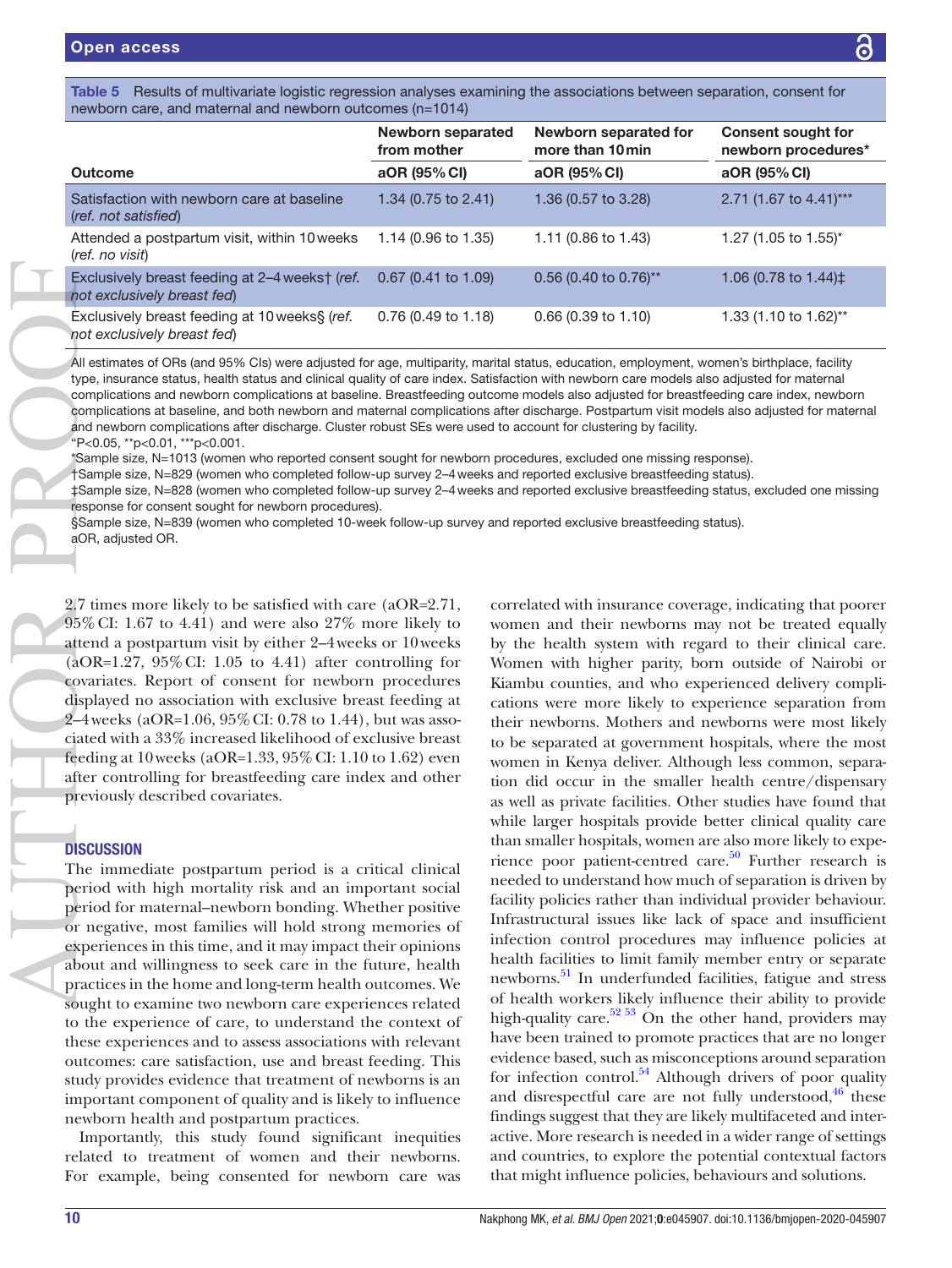In this study, 17.6% of women reported being separated from their newborns, which is less than that has been reported in other studies.<sup>47</sup> Even so, many of these occurrences were thought by women to be unnecessary, and almost 10% were not given a reason for separation. Most separations were over 10min and in only one-fifth was another family member able to accompany the newborn. In many contexts, and Kenya, specifically, fathers have limited access to maternity and postnatal wards and neonatal intensive care units.<sup>[8](#page-11-9)</sup> Notably, other studies have found that women in Nairobi were less likely to want a companion during labour and delivery compared with women in rural Kenya, Ghana and India; and were also less likely to report being allowed a companion all the time.<sup>8 12</sup> However, there is a potentially important role for fathers, family members or doulas, in staying with the newborn when mothers require rest, surgery or critical care. $27$  Further research is needed to examine facilitylevel policies in allowing a companion of choice and facilitating family support when it is desired.

Alarmingly, over 60% of women reported not being consented for newborn procedures. Report of being asked to provide consent was correlated with higher scores on the clinical quality of care and breastfeeding indices. This may reflect that providers or facilities that are more consistent in the provision of high-quality care are also more likely to seek permission for procedures. This is consistent with another study in Kenya that found high levels of failure to provide informed consent and notable patient–provider discordance in reports of informed consent. Even in instances where providers reported obtaining consent from women for medical procedures, women were not provided full information or did not comprehend the information given to them.<sup>14</sup> Future research may also examine the extent to which consent practices were due to provider characteristics, such as position, level of training or age.

We found that for both satisfaction and postpartum care utilisation, report of being asked for permission for newborn care procedures was positively associated, further illustrating the importance of consent as an aspect of respectful care.

This study provides evidence that newborn treatment during childbirth is associated with newborn health and postpartum practices. Reported separation of newborns from their mothers for over 10min was associated with decreased breast feeding at a later time point. While this association could be confounded by newborns with more severe complications—which require additional procedures, and also affect breast feeding—the association remained after adjustment in the model. Sensitivity analyses found no effect of low birth weight and preterm birth on estimates of association (and neither were statistically significant in models), suggesting that this association was not due to smaller or sicker infants who may have greater difficulty breast feeding. We also acknowledge the possibility that newborns may have been separated after the interview if they experienced later complications. While

this study did not capture this information, we expect that this might have biased the estimated association to be more conservative.

Although the timing and duration of separation is likely important, we lacked information about the length of separation and when it occurred. Nevertheless, this finding suggests that any prolonged separation during the immediate postpartum period (within 48hours) may inhibit critical bonding and breastfeeding processes. We highlight the need to investigate a critical threshold of separation and timing as an important area for future research.

It is also plausible that the lack of early initiation of breast feeding and lower satisfaction with immediate postnatal care contributed to poorer breastfeeding practices after discharge because of lower motivation or encouragement. In addition to improved satisfaction and likelihood to use postnatal care, report of consent for newborn procedures was associated with a greater likelihood of exclusive breast feeding at follow-up, indicating a potential causal link. In addition, given that women who did not report consent also reported lower clinical quality and breastfeeding care scores, these women likely experienced overall lower quality of care. These combined negative experiences of care may have also contributed to distrust of health professionals' advice to exclusively breast feed or greater biological stress responses that may impede breast feeding. This finding is important given the overwhelming evidence of the benefits of breastmilk for newborn survival, development and health of infants.<sup>55</sup><sup>56</sup> This adds to the evidence found by other studies which showed that lack of respectful and supportive care during intrapartum care is associated with more reports of newborn complications.[48](#page-12-15) separation and timing as an important area for future<br>
resparation, and liming as an important area for future<br>
It is also plausible that the lack of carly initiation of<br>breast redding and lower such than the much inverdi

#### Strengths and limitations

This study is one of the first studies to include questions with the primary aim of understanding details around newborn separation, and to correlate newborn care experiences with subsequent health outcomes. While previous studies have reported on prevalence of newborn separa- $\frac{7 \times 10^{46}}{6 \times 10^{46}}$  this study is the first to differentiate separation by maternal perception of reason and need, highlighting both the probability that much of the separation is not medically necessary, and that many parents do not fully understand the reasons for separation most likely due to poor communication. This study also goes beyond measuring maternal consent for care of self to consent of procedures for the newborn. Lastly, this study used longitudinal data and was able to measure treatment of newborns from predischarge care in facilities to postpartum practices.

We lacked information on the details of separation that may influence the magnitude of associations, including the duration or timing of separation and information about what types of newborn procedures or examinations women reported lack of consent, such as whether they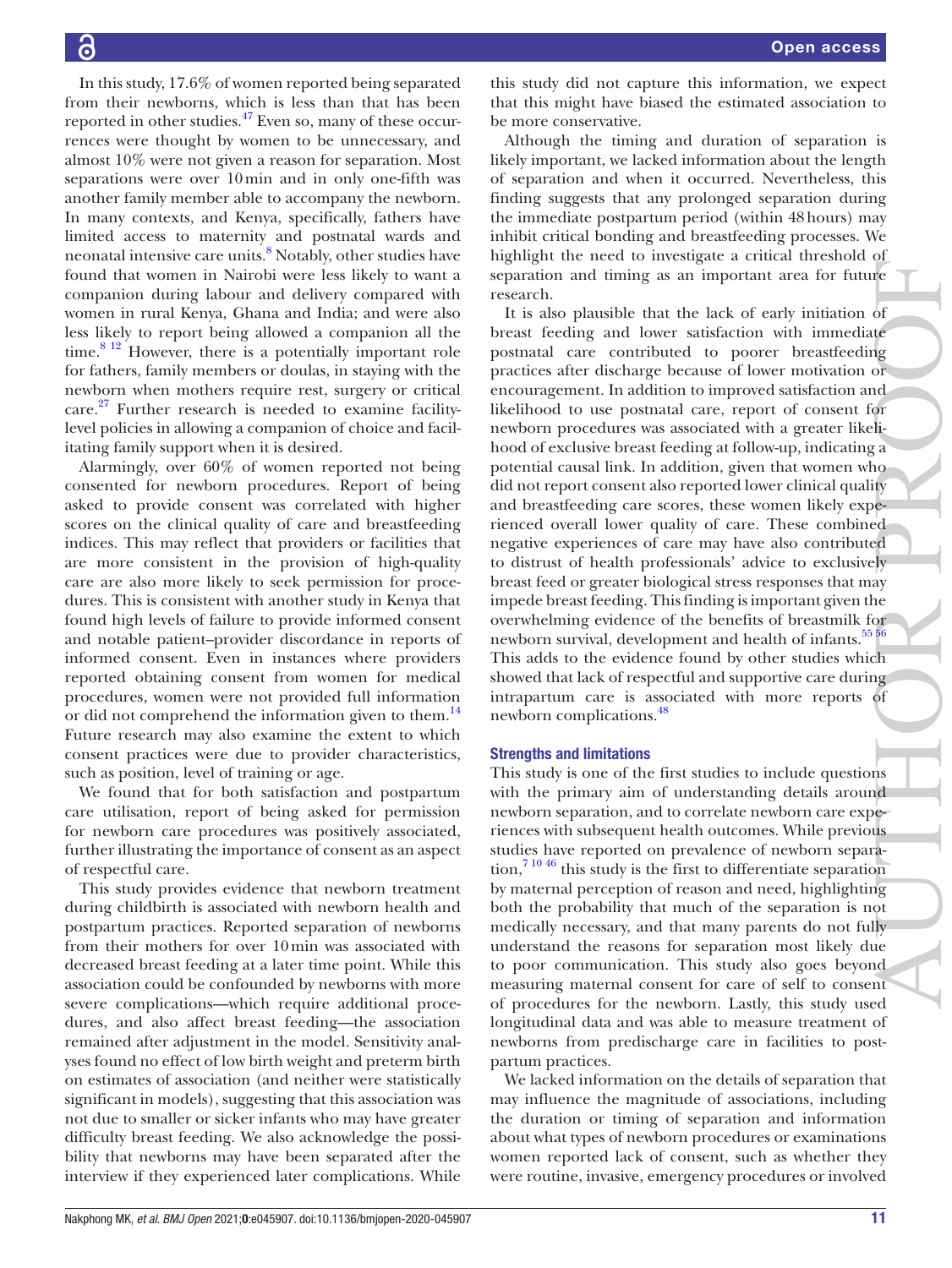admission to a newborn ward. This study was limited to 10weeks of follow-up, and it is unknown how care practices or experience of care for newborns may influence care throughout infancy. Additionally, the samples for the follow-ups 2–4 and 10weeks differed slightly (though not significantly across sociodemographics or care), so our comparisons of exclusive breast feeding between these time periods may be interpreted conservatively due to smaller sample size and potential biases due to composition. Further, this study focused on women's reports of their care and did not triangulate with hospital records or observations. Thus, participants may have had recall bias or notable reporting error and results should be interpreted conservatively.<sup>57</sup> The negative framing of newborn experience questions may have also biased participants to respond more negatively to other questions, such as satisfaction. Participants may have defined 'separation' differently than the researchers, and may have different interpretations than healthcare providers about certain practices, such as necessity of separation. While it was explained to participants that this study was confidential and was being conducted independently of the facility or health system, there may have been desirability bias if respondents were concerned about their subsequent care at facilities. Lastly, our results may have limited generalisability, as our study sample included facilities from Nairobi and Kiambu counties, Kenya. Future research may explore whether associations with these care experiences are also present in other social and institutional contexts.

### **CONCLUSIONS**

Newborns, their mothers and their families have a right to high-quality, respectful care, regardless of their characteristics or where they are delivered. High-quality newborn care includes the ability to stay together and for the parents to be informed and consent for care. The implications of various practices on health outcomes a month or more after discharge illustrate the importance of a positive experience of postnatal care. More research and action are needed to provide newborns with the standard of care that they deserve.

Acknowledgements We would like to thank Innovations for Poverty Action–Kenya for their contributions to the conceptualisation and data collection. We thank Ginger Golub and Sun Cotter for assistance in collection of data. We also express gratitude and appreciation to all of the women who participated in this study.

Contributors MS and ES conceptualised and designed the study. MKN analysed the data. MKN, ES, JO and MS contributed to the writing and revision of the manuscript.

Funding This study was funded by the Bill and Melinda Gates Foundation (OPP1127467). The authors also thank the California Centre for Population Research at UCLA (CCPR) for its training support from the Eunice Kennedy Shriver National Institute of Child Health and Human Development (T32-HD007545).

Competing interests None declared.

Patient consent for publication Not required.

Ethics approval All study procedures were approved by the Institutional Review Boards at the University of California, San Francisco (protocol number 19-27783) and the Kenya Medical Research Institute (protocol KEMRI Non-SSC 666). Informed consent was obtained from all participants prior to participation.

Provenance and peer review Not commissioned; externally peer reviewed.

Data availability statement Data are available upon reasonable request.

Supplemental material This content has been supplied by the author(s). It has not been vetted by BMJ Publishing Group Limited (BMJ) and may not have been peer-reviewed. Any opinions or recommendations discussed are solely those of the author(s) and are not endorsed by BMJ. BMJ disclaims all liability and responsibility arising from any reliance placed on the content. Where the content includes any translated material, BMJ does not warrant the accuracy and reliability of the translations (including but not limited to local regulations, clinical guidelines, terminology, drug names and drug dosages), and is not responsible for any error and/or omissions arising from translation and adaptation or otherwise.

Open access This is an open access article distributed in accordance with the Creative Commons Attribution Non Commercial (CC BY-NC 4.0) license, which permits others to distribute, remix, adapt, build upon this work non-commercially, and license their derivative works on different terms, provided the original work is properly cited, appropriate credit is given, any changes made indicated, and the use is non-commercial. See: [http://creativecommons.org/licenses/by-nc/4.0/.](http://creativecommons.org/licenses/by-nc/4.0/)

#### ORCID iD

Michelle Kao Nakphong<http://orcid.org/0000-0003-2632-8007>

#### <span id="page-11-0"></span>**REFERENCES**

- 1 UN IGME. *Levels & Trends in Child Mortality: Report 2020, Estimates developed by the UN Inter-agency Group for Child Mortality Estimation [Internet]*. New York, 2020.
- <span id="page-11-1"></span>2 HNN. Kenya Data [Internet]. Healthy Newborn Network, 2020. Available: <https://www.healthynewbornnetwork.org/country/kenya/>
- <span id="page-11-2"></span>UN IGME. Kenya Neonatal Mortality Estimates [Internet]. UN IGME, 2018cited 2020 Aug 6]. Available from. Available: [https://](https://childmortality.org/data/Kenya)
- <span id="page-11-3"></span>[childmortality.org/data/Kenya](https://childmortality.org/data/Kenya) 4 WHO, UNICEF. *Every Newborn: an action plan to end preventable*
- <span id="page-11-4"></span>*deaths [Internet]*. Geneva, 2014. 5 Tunçalp Ӧ, Were WM, MacLennan C, *et al*. Quality of care
- for pregnant women and newborns-the who vision. *[BJOG](http://dx.doi.org/10.1111/1471-0528.13451)* 2015;122:1045–9.
- <span id="page-11-5"></span>6 Rosen HE, Lynam PF, Carr C, *et al*. Direct observation of respectful maternity care in five countries: a cross-sectional study of health facilities in East and southern Africa. *[BMC Pregnancy Childbirth](http://dx.doi.org/10.1186/s12884-015-0728-4)* 2015;15:306.
- <span id="page-11-8"></span>7 Reis V, Deller B, Carr C, *et al*. *Respectful maternity care. Country experience [Internet]*. Alliance francophone pour l'accouchement respecté (AFAR), 2016.
- <span id="page-11-9"></span>8 Afulani PA, Phillips B, Aborigo RA, *et al*. Person-centred maternity care in low-income and middle-income countries: analysis of data from Kenya, Ghana, and India. *[Lancet Glob Health](http://dx.doi.org/10.1016/S2214-109X(18)30403-0)* 2019;7:e96–109.
- 9 McMahon SA, George AS, Chebet JJ, *et al*. Experiences of and responses to disrespectful maternity care and abuse during childbirth; a qualitative study with women and men in Morogoro region, Tanzania. *[BMC Pregnancy Childbirth](http://dx.doi.org/10.1186/1471-2393-14-268)* 2014;14:268.
- 10 Bohren MA, Mehrtash H, Fawole B, *et al*. How women are treated during facility-based childbirth in four countries: a cross-sectional study with labour observations and community-based surveys. *[Lancet](http://dx.doi.org/10.1016/S0140-6736(19)31992-0)* 2019;394:1750–63.
- 11 Bohren MA, Hunter EC, Munthe-Kaas HM, *et al*. Facilitators and barriers to facility-based delivery in low- and middle-income countries: a qualitative evidence synthesis. *[Reprod Health](http://dx.doi.org/10.1186/1742-4755-11-71)* 2014;11:71.
- <span id="page-11-6"></span>12 Afulani P, Kusi C, Kirumbi L, *et al*. Companionship during facilitybased childbirth: results from a mixed-methods study with recently delivered women and providers in Kenya. *[BMC Pregnancy Childbirth](http://dx.doi.org/10.1186/s12884-018-1806-1)* 2018;18:150.
- 13 Kabakian-Khasholian T, Portela A. Companion of choice at birth: factors affecting implementation. *[BMC Pregnancy Childbirth](http://dx.doi.org/10.1186/s12884-017-1447-9)* 2017;17:265.
- <span id="page-11-10"></span>14 Sudhinaraset M, Giessler K, Golub G, *et al*. Providers and women's perspectives on person-centered maternity care: a mixed methods study in Kenya. *[Int J Equity Health](http://dx.doi.org/10.1186/s12939-019-0980-8)* 2019;18:83.
- <span id="page-11-7"></span>15 Afulani PA, Kirumbi L, Lyndon A. What makes or mars the facilitybased childbirth experience: thematic analysis of women's childbirth experiences in Western Kenya. *[Reprod Health](http://dx.doi.org/10.1186/s12978-017-0446-7)* 2017;14:180.
- 16 Downe S, Finlayson K, Oladapo OT, *et al*. What matters to women during childbirth: a systematic qualitative review. *[PLoS One](http://dx.doi.org/10.1371/journal.pone.0194906)* 2018;13:e0194906.